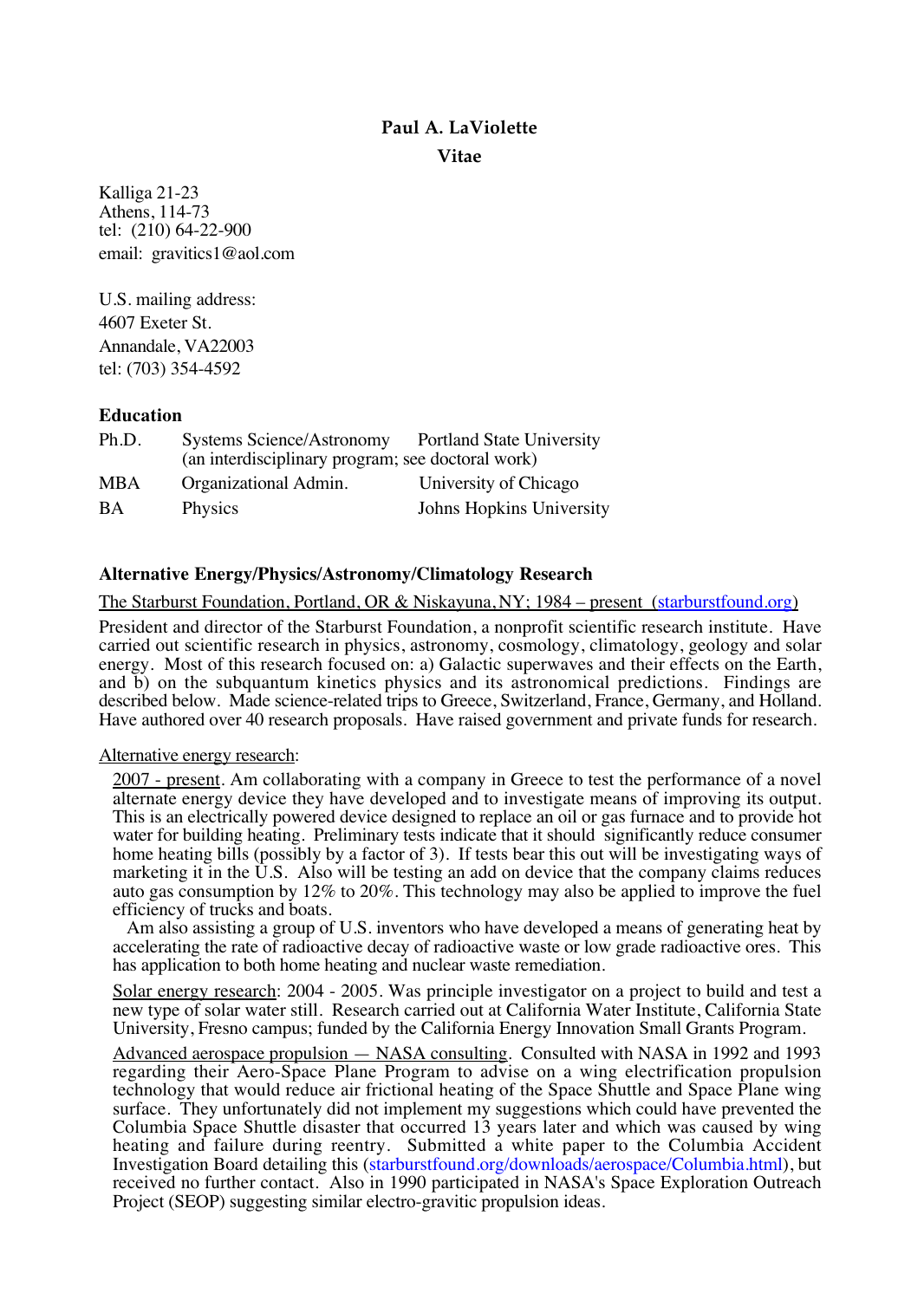Have also done research on advanced aerospace field propulsion technology that has been developed or is under development in highly classified military programs. This includes methods of propelling aircraft using high voltage electric fields, high power microwave beams, or rotating magnetic fields. See the book *Secrets of Antigravity Propulsion* (listed below). All these technologies would completely revolutionize the airline industry if declassified and made commercially available. These technologies also have application to commercial power production. Am known for having reverse engineered the propulsion system of the B2 bomber, various magazines have covered these findings, also disclosed in the above mentioned book.

Physics/Astronomy/Climatology Research Findings while with Starburst Foundation

Radio astronomy. Conducted observations with the VLA (Very Large Array) radio interferometry telescope at Socorro, NM, 1988. Observed the southwestern tip of CTB 80, an unusual radio-emitting source in Cygnus. Synthesized an image of a radio hot spot that was emitting polarized emission. Experience in reading antennae raw data output, in transferring data from the mainframe to the data processing terminal, and in using image processing software to process the mapping of the observations.

Microphysics. Developed a new approach to particle-field theory called "subquantum kinetics" that models quanta and fields as derivative phenomena emerging from a set of nonlinear, nonequilibrium reaction-kinetic equations (LaV, 1985a-c, 1990b, 1992a, 1994, 1995, 2003, 2005a, 2008). Twelve a priori predictions of this physics so far have been verified. Also has application to aerospace propulsion and energy production.

Cosmology. Using recent cosmological data compared the big bang expanding universe hypothesis to a nonexpanding universe, tired-light cosmology to see which fit data better (LaV, 1986a, 2003). Results published in *Ap.J.* and were reported in *Astronomy* magazine.

Galactic astronomy. Discoverer of the planetary-stellar mass-luminosity relation. Demonstrated that stellar and planetary mass-luminosity data supports a key photon blueshifting prediction of the subquantum kinetics cosmology (LaV, 1991b, 1992b, 1994, 1995). Published predictions on galaxy evolution were later confirmed by Hubble Space Telescope findings on the morphology of galaxies in high-redshift galactic clusters.

Brown dwarf mass-luminosity prediction. Accurately predicted that the mass-luminosity coordinates for brown dwarfs should fall along the lower main sequence stellar mass-luminosity relation (LaV, 1985, 1992, 1994, and 1995). This was later confirmed when data became available on the M-L coordinates of brown dwarfs (LaV, 1996).

Pioneer effect prediction. Accurately predicted the maser signal blueshifting anomaly 18 years before the announcement of its discovery in the Pioneer spacecraft data (LaV, 1985, 2005a).

High-energy astrophysics. Correctly predicted that volleys of cosmic rays can travel through the Galaxy along rectilinear trajectories at near light speed and that they, periodically pass through the local interstellar environment. Later confirmed by observations of cosmic ray pulses coming from Cygnus X-3 and Hercules X-1.

Ulysses spacecraft prediction. Correctly predicted in 1983 and 1987 that interstellar dust has recently entered the solar system from the Galactic center direction (LaV, 1983a, 1987a). Later confirmed by the Ulysses spacecraft observations and New Zealand radar observations (LaV, 1993).

Climatology: Ice age cosmic dust incursion. Discovered that 15,850 year old acidity peaks in Antarctic ice recur with a solar cycle period, evidence that climate was affected by invading cosmic dust (LaV, 2005b).

Prehistoric global warming. Have shown evidence that the warming at the end of the last ice age occurred simultaneously in both hemispheres indicating that a global warming had taken place. This explains why the ice sheets were melting so rapidly at that time. I propose the cause involved over activity by the ancient Sun due to a cosmic dust incursion.

Planetesimal impacts. Estimated the mass of the 1908 Tunguska comet from elemental concentrations in Antarctic ice (LaV, 2005c).

Electromagnetic hazards. Conducted an outreach project in 1989 that informed governments and nongovernmental organizations about the EMP hazards associated with the possible arrival of an intense gamma ray pulse.

Foreign relations (glaciology) Spearheaded the current US-Soviet ice core exchange program, the first of its kind. Resulted in closer ties between U.S. and Russian ice core programs (Starburst).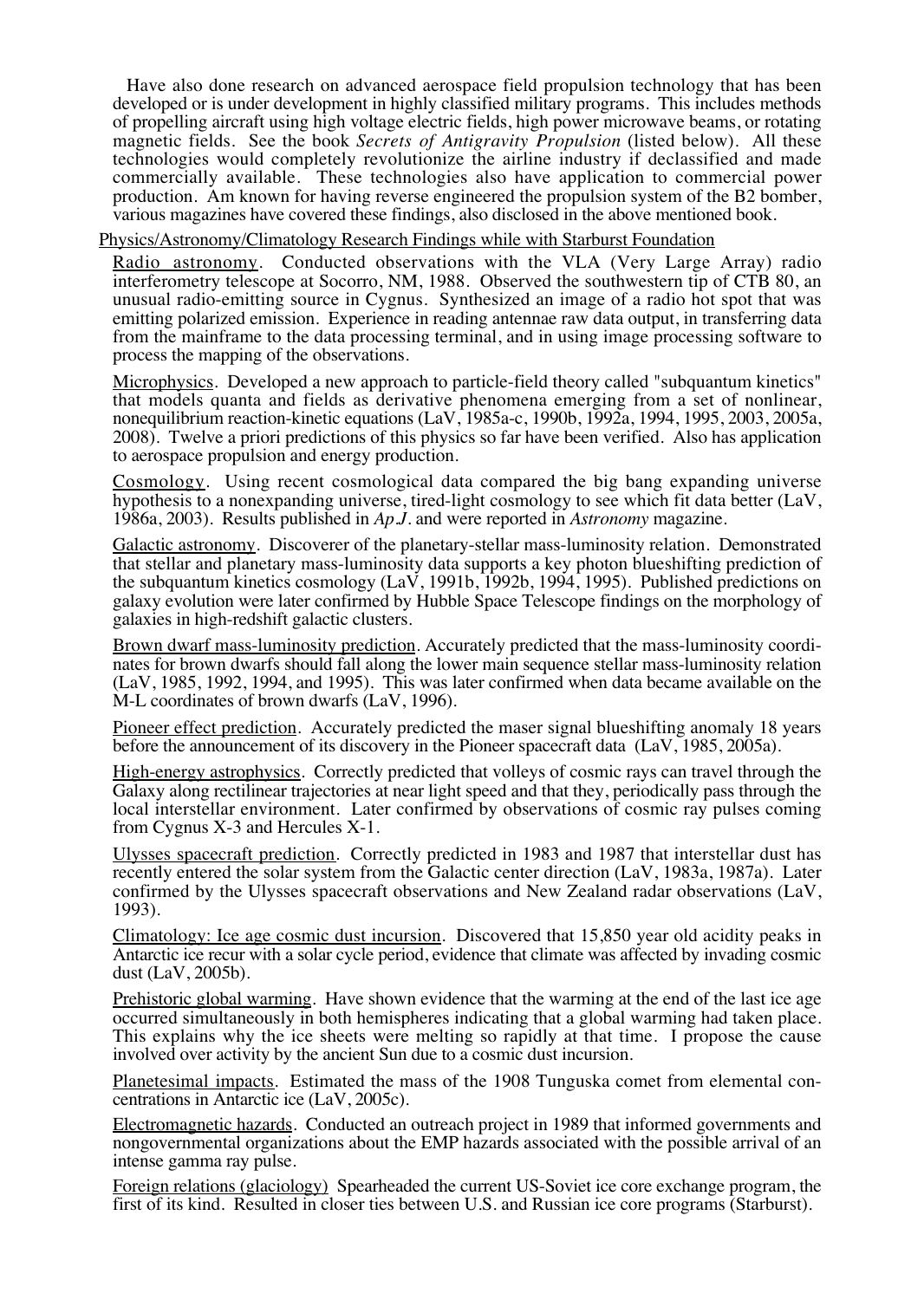**Civil Rights Protection (1999 - 2000):** Initiated a work place discrimination suit that resulted in expanding the scope of Title VII of the Civil Rights Act of 1964 (LaViolette v. Daley). The resulting decision allows the EEOC to rule over cases that involve work place discrimination against a person on the basis of his/her scientific beliefs in cases where such beliefs are interconnected with the individual's spiritual or religious beliefs. The case generated considerable publicity and has been discussed in workers rights publications and in the law school classroom. To counter disinformation that has circulated on the internet about my case and to clarify the nature of my own beliefs, I will be publishing a paper about my case in a leading worker's rights journal.

**Protesting Academic Suppression of Innovative Ideas (2004 - present):** Organized a group of physicists to create a website [\(archivefreedom.org\)](http://archivefreedom.org) protesting the arxiv.org electronic preprint archive run by Cornell University which has a history of blacklisting certain scientists and academics (including Nobel Laureate Brian Josephson) and blocking them from posting their papers. Currently work to maintain the archivefreedom website. Have succeeded in getting National Science Foundation to suspend funding to the Cornell program.

**International Solar Consulting (1975 - 77):** Project consultant on solar energy for the *Fourth Report to Club of Rome*. Advised the Greek National Power Authority on the feasibility of photovoltaic power production for Greece. Advised the Greek government on a proposal to set up a solar energy R& D institute. Listed as a UN solar energy expert. U.S. and Greek media publicity is posted at: [http://starburstfound.org/downloads/solar/Oregonjournal.jpg,](http://starburstfound.org/downloads/solar/Oregonjournal.jpg) [../Gazette.jpg,](http://starburstfound.org/downloads/solar/Gazette.jpg) [../Eleftheroskosmos.jpg,](http://starburstfound.org/downloads/solar/Eleftheroskosmos.jpg)[../Eleftherotypia.jpg,](http://starburstfound.org/downloads/solar/Eleftherotypia.jpg) [../Tanea.jpg.](http://starburstfound.org/downloads/solar/Tanea.jpg)

#### **Doctoral work (astronomy/climatology/geology) (1976 - 83)**

Evaluated a variety of astronomical and geological evidence which suggest that intense cosmic ray volleys emitted from the Galactic core periodically pass through the Sun's vicinity and affect the Earth's climate by injecting submicron cosmic dust particles into the Solar System (LaV, 1983a, 1987a, 1990a). Fourteen a priori predictions of this theory have so far been verified.

Also conducted innovative research to determine whether ice-age polar ice might contain high concentrations of cosmic dust. Geochemically analyzed dust samples (1 - 500 mg ) filtered from ice-age polar ice using the neutron activation analysis technique (15 different elements analyzed). Was the first to discover high concentrations of cosmic dust and gold in ice age polar ice; the results have significant implications for understanding the cause of abrupt climatic change. Carried out a total of four nuclear irradiations (LaV, 1983a-c, 1985b,c, 1987b, 1988).

Continued this work at the Starburst Foundation – conducted electron microscopy, energy dispersive X-ray, and mass spec. analysis of dust particles in tin-bearing polar ice dust sample (possibly of extraterrestrial origin), collaborated with researchers at OSU, CalTech, & Curtin Univ. First ever discovery of an isotopic anomaly in the element of tin.

#### **Other Experience**

U.S. Patent Office, Arlington, VA, 1998-99. Served as a physicist/patent examiner.

College administration. Fall 1989 served as V P of Academic Affairs for a four-year college in Greece (~4000 students, 200 faculty). Coordinated faculty and staff suggestions aimed at reorganizing the college's operations. Explored EEC funding sources for the college research program.

Independent consulting, Los Angeles, CA, 1985; advised Hughes Aircraft Corp. on ways of stimulating employee creativity. The theory of creative thought formation, which I co-developed, has been taught to other major corporations. One CEO at Hughes told me that they saved over \$40 million by applying these creativity stimulating principles to their work force.

Educational Psychology 1977-86 Developed a theory that penetrates the mystery of how the brain and mind function to produce creative thoughts, accounting for the aha experience and other cognitive phenomena. Examined its implications for education (LaV, 1979, 1980, 1982, 1986b). This theory was incorporated into university education courses and has been cited in several books, articles, and master's theses and covered in two special issues of the *Brain/Mind Bulletin*. In 1982 was invited to speak on this at an education colloquium sponsored by Berkeley School of Education and Institute of Noetic Sciences. Also applied to industry; see above Hughes consulting.

Resource Planning Assoc., Cambridge, MA, 1974 – 75. Staff consultant. Conducted a comparative study of several federal product regulatory programs to advise the EPA on procedures for implementing a program to regulate the manufacture of recyclable beverage containers. Also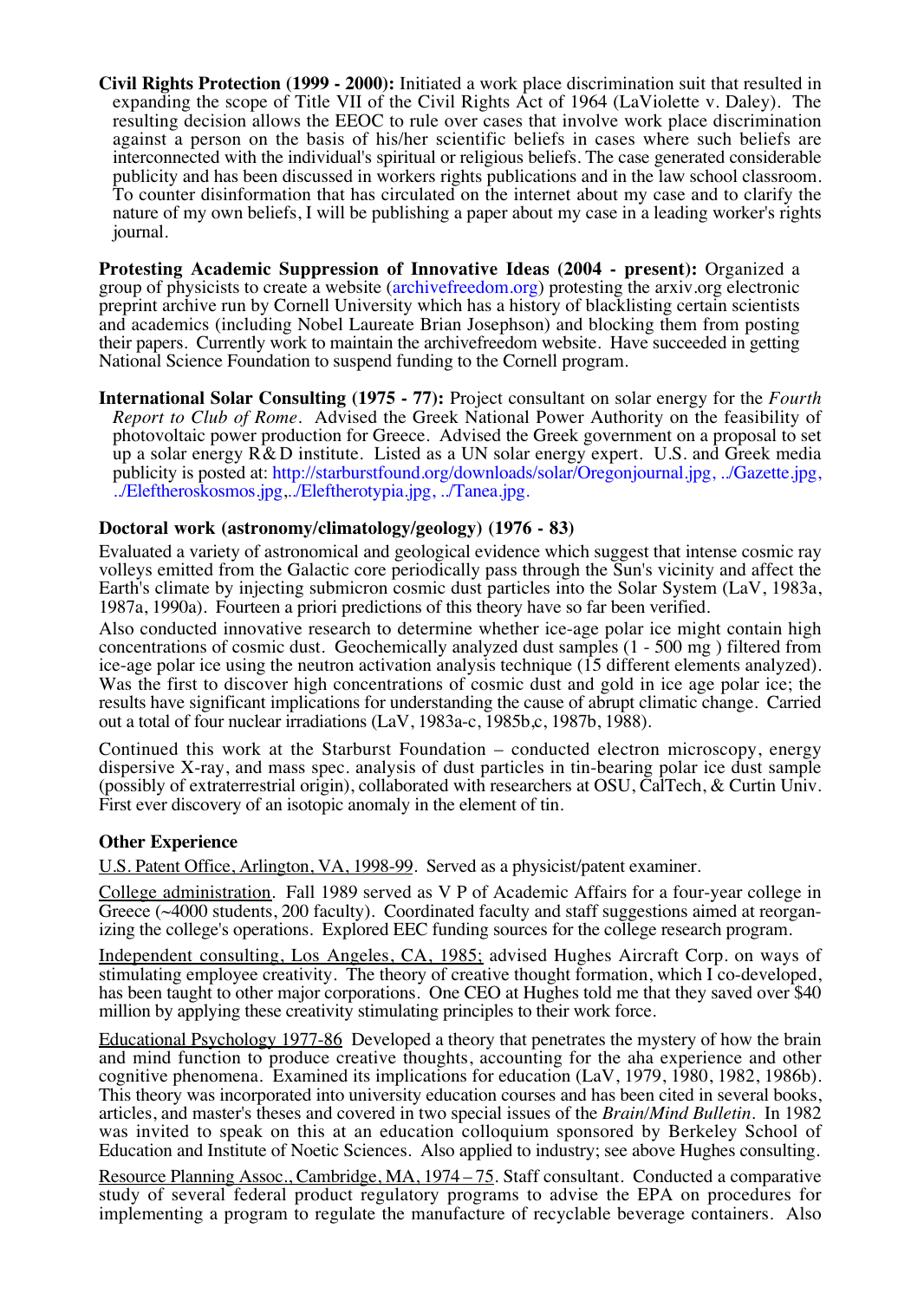assisted in formulating a DOE report to Congress which determined the energy savings associated with increased levels of recycling.

Solar-Aquatics Corp., Boston, MA, 1974 – 77. Served as the director of research and engineering. Invented, developed, patented, and marketed an improved breathing apparatus (LaV, 1977a).

Harvard School of Public Health (Dept. of Environmental Health Sci.), Boston, MA, 1970 – 72, Served as a research assistant. Carried out an occupational safety research study to determine the effectiveness of dust masks. Designed and tested personnel air dust sampling equipment., and measured mine worker exposures. Also invented and developed a miniature air-pulsation dampener for use on personnel mass respirable air sampling pumps (LaV, 1972). Currently is in use by industry. In addition, I researched the pneumatic characteristics of respirator components to aid in the design of safer rebreather apparatus for worker protection. Also participated in a Harvard project that sampled and measured SO2, NOx, CO, and respirable particulate in various Boston street locations using a portable air sampler.

Myth symbolism (archaeoastronomy): Have researched creation myths and lores from ancient Egypt, Mesopotamia, Greece, South America, and the Far East. Am the first to show that they use metaphor to purposefully express a highly sophisticated cosmological science. These findings open up a whole new understanding of these ancient lores as significant as the decipherment of the Rosetta Stone. The findings are presented in my books *Genesis of the Cosmos* and *Earth Under Fire*.

# **Lecturing/Teaching (physics , astronomy, climatology, systems theory) (1983 - 2008)**

Have lectured on physics, astronomy, and other topics to public and professional audiences at universities, colloquia, and conferences both in the U.S. and Europe. Some places include:

## Athens, Greece:

Democritos Nuclear Center (1977): On economics of photovoltaic power production by utilities.

Presented a similar lecture at the Evgenidion Planetarium, and had ERT TV interview.

Democritos Nuclear Center (1994): On cosmology and problems with the big bang theory.

Athens University (1996): On galactic core explosions and the climatic effects of cosmic ray volleys.

### United States:

Berkeley School of Education, State University of New York–Binghampton, Union College, Portland State University, Oregon State University, Antioch University, Galaxy & Solar System Conference, Lunar & Planetary Science Conference, Intersociety Energy Conversion Engineering Conference, Intl. Cold Fusion Conference, Intl. Tesla Society, Intl. Society for Systems Science, Meteoritical Society, American Geophysical Union meeting, Greenwich Astronomical Society, Workshop on Nonlinear Chemical Systems, and American Astronomical Society.

### **Publications**

Have authored 6 books on science/technology topics, one of which has been required reading at Colgate University for the past 8 years. Also have edited a book on systems philosophy / anthropology by von Bertalanffy. Have published 18 refereed journal articles and 16 non-refereed journal or book articles and conference papers.

### **Professional Memberships**

Hellenic Physical Society (honorary member). Past memberships: American Astronomical Society, American Physical Society, Meteoritical Society, American Geophysical Union, International Society Systems Science

# **Patents**

LaViolette, P. A. "A self-contained closed circuit breathing apparatus," U.S. Patent No. 3,837,337 (1974); Canadian Patent No. 976,833 (1975). [http://www.delphion.com/details?pn=US03837337\\_\\_](http://www.delphion.com/details?pn=US03837337__)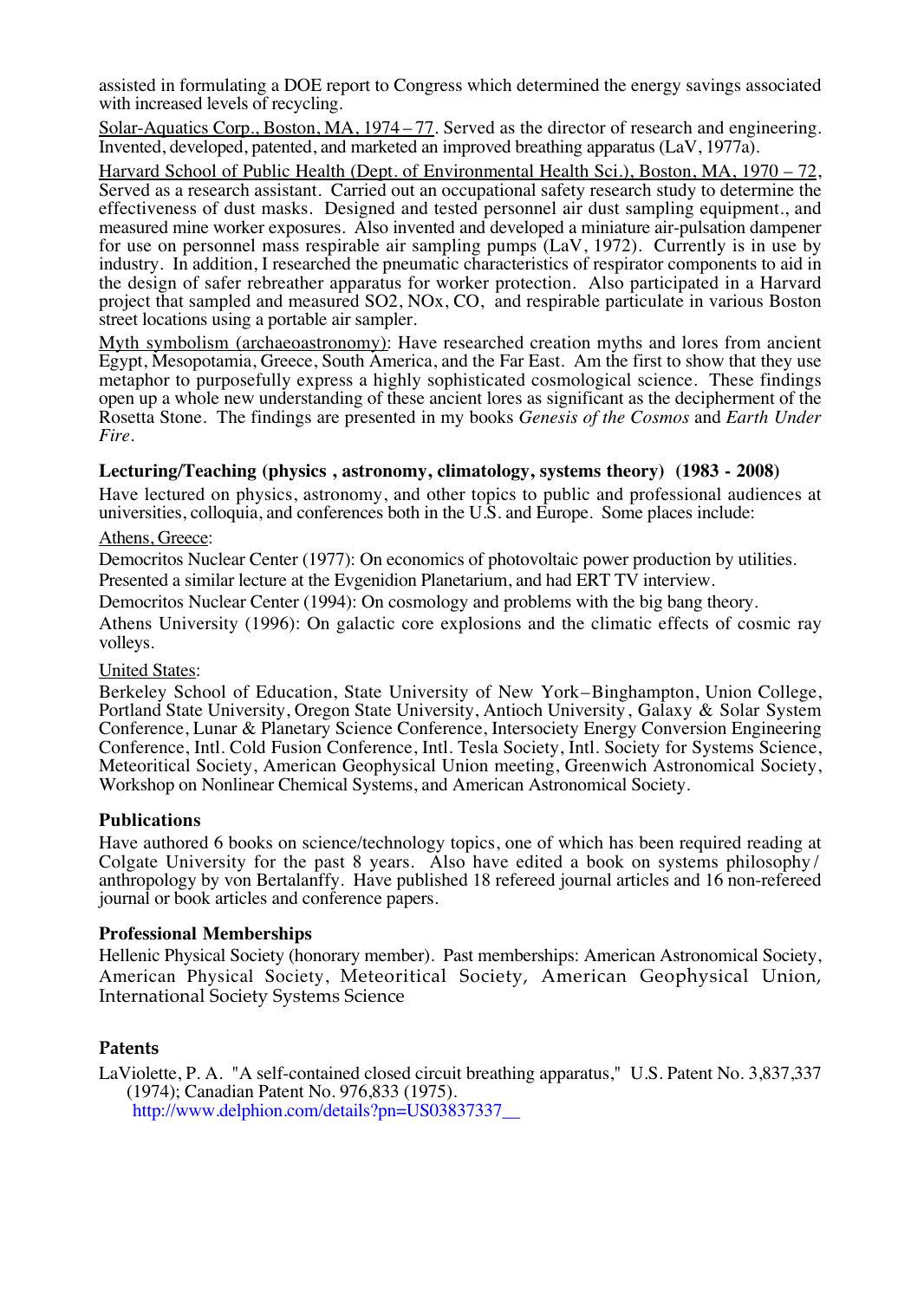# **Paul A. LaViolette Refereed Publications**

LaViolette, P. A. "Clarifications about LaViolette v. Daley and Title VII protection of scientific belief," (2008); submitted paper.

–––––. "The electric charge and magnetization distribution of the nucleon: Evidence of a subatomic Turing wave pattern." *International Journal of General Systems* **37**(6) (Dec. 2008): 649 - 676.

"The Pioneer maser signal anomaly: Possible confirmation of spontaneous photon blueshifting." *Physics Essays* **18**(2) (2005a): 150-163.

–––––. "Solar cycle variations in ice acidity at the end of the last ice age: Possible marker of a climatically significant interstellar dust incursion." *Planetary and Space Science* **53**(4) (2005b): 385 - 393; arxiv.org/abs/physics/0502019.

–––––. "The matter of creation." *Physics Essays* **7**(1) (1994): 1-8.

–––––. "Anticipation of the Ulysses interstellar dust findings." *Eos* **74**(44) (1993): 510-11.

"The Planetary-stellar mass-luminosity relation: Possible evidence of energy nonconservation?" *Physics Essays* **5**(4) (1992): 536-544.

–––––. "Galactic core explosions and the evolution of life." *Anthropos* **12**, 1990a, pp. 239 - 255.

–––––. "Regarding the Validity of Polar Trace Metal Data: A Reply." *Monthly Notices of the Royal Astronomical Society* **233** (1988): 221-224.

–––––. "Cosmic ray volleys from the Galactic center and their recent impact on the Earth environment." *Earth, Moon, and Planets* **37** (1987a): 241-286.

–––––. "The cometary break-up hypothesis reexamined." *Monthly Notices Royal Astronomical Society* **224** (1987b): 945-951.

–––––. "Is the universe really expanding?" *The Astrophysical Journal* **301** (1986): 544-553.

–––––. *International Journal of General Systems*, Vol. **11**(4) (1985c). Special Issue on Systems Thinking in Physics featuring: 68 pp.; three papers:

"An introduction to subquantum kinetics, Part I -- An overview of the methodology," pp. 281 - 293.

"An introduction to subquantum kinetics, Part II -- An open system description of particles and fields," pp. 295 - 328.

"An introduction to subquantum kinetics, Part III -- The cosmology of subquantum kinetics," pp. 329 - 345.

–––––. "Evidence of High Cosmic Dust Concentrations in Late Pleistocene Polar Ice." *Meteoritics* **20** (1985b): 545-558.

–––––. "Thoughts About Thoughts About Thoughts: The Emotional-Perceptive Cycle Theory." *Man-Environment Systems* **9** (1979):15.

–––––. "The predator-prey relationship and its appearance in stock market trend fluctuations. *General Systems* **19** (1974):181-194.

LaViolette, P. A., and Reist, P. "An improved pulsation dampener for use with mass respirable sampling devices," *American Industrial Hygiene Association Journal* (May 1972): 279-282.

#### **Books**

LaViolette, P. A. *Secrets of Antigravity Propulsion: Tesla, UFOs, and Classified Aerospace Technology*. Rochester, VT: Bear and Co., 2008.

LaViolette, P. A. *Subquantum Kinetics: A Systems Approach to Physics and Cosmology*, second edition. Alexandria, VA: Starlane Publications, 2003; first edition 1994a.

LaViolette, P. A. *Decoding the Message of the Pulsars: Intelligent Communication from the Galaxy.* Rochester, VT: Bear and Co., 2006; new edition of *The Talk of the Galaxy*, 2000.